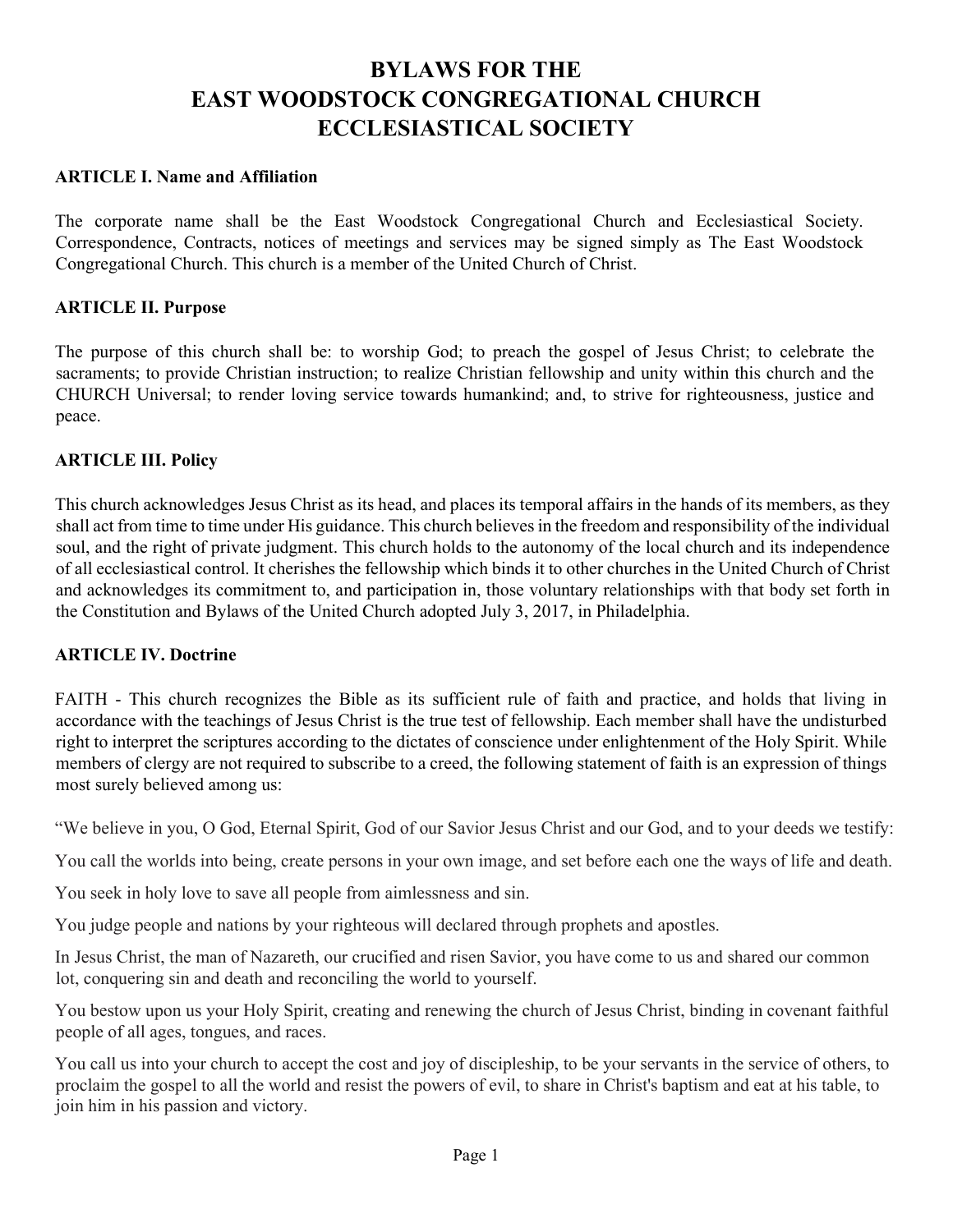You promise to all who trust you forgiveness of sins and fullness of grace, courage in the struggle for justice and peace, your presence in trial and rejoicing, and eternal life in your realm which has no end." (taken from the UCC Website)

COVENANT – Guided by the Holy Spirit, we covenant with the Lord and with one another, and agree to walk together in the ways of the Lord made known, or to be made known, to us. The mission of the church is to gather as the people of God to worship and proclaim the Gospel of Jesus Christ. We strive to carry on His teaching of love through our support and compassion for all people in our community and throughout the world.

## SACRAMENTS –

- The Lord's Supper: The invitation to partake of the Lord's Supper shall be such as to include all sincere followers of Jesus Christ.
- Baptism: This church recognizes the various forms of baptism as valid and holds that the conscience of the believer should determine the form for each individual,

# **ARTICLE V. Membership**

This church will welcome into its membership those who propose to live a Christian life and desire to covenant with this congregation on its work and worship. The membership shall consist of those baptized persons who have been approved by the Diaconate. They shall join the church by: (1) confession of faith; (2) presentation of a satisfactory letter of transfer from another church; or (3) reaffirmation of faith. They shall be received according to the form of reception to membership determined by the Diaconate.

Members are expected to live a Christian life, depending upon the grace of God and cooperation of their fellow members; to attend worship services regularly; to share in the organized work of the church; to support the church financially under the principles of Christian stewardship in systematic giving; and to spread the Gospel by personal testimony and support of the missionary and benevolent program of this congregation.

There shall be three classifications of membership:

- 1. Active Those who actively participate and support the church,
- 2. Associate Those who are active here (as above) but wish to also maintain membership elsewhere, shall have all the rights and duties of active members except the right to a letter of transfer to another church,
- 3. Retaining those who are not active (as above) but retain membership here.

Membership in one of the first two categories is a prerequisite to election as an individual officeholder or member of a board or committee.

Any member, upon their own request and vote of the Diaconate, may be granted transfer to any stated Christian Church. Their name shall be dropped from the membership roll of the church.

A member whose address has been unknown for two years or who, for the same period, despite kindly reminders, has not communicated with the church or who stated their lack of interest, shall be placed in the Retaining Membership class by the Diaconate.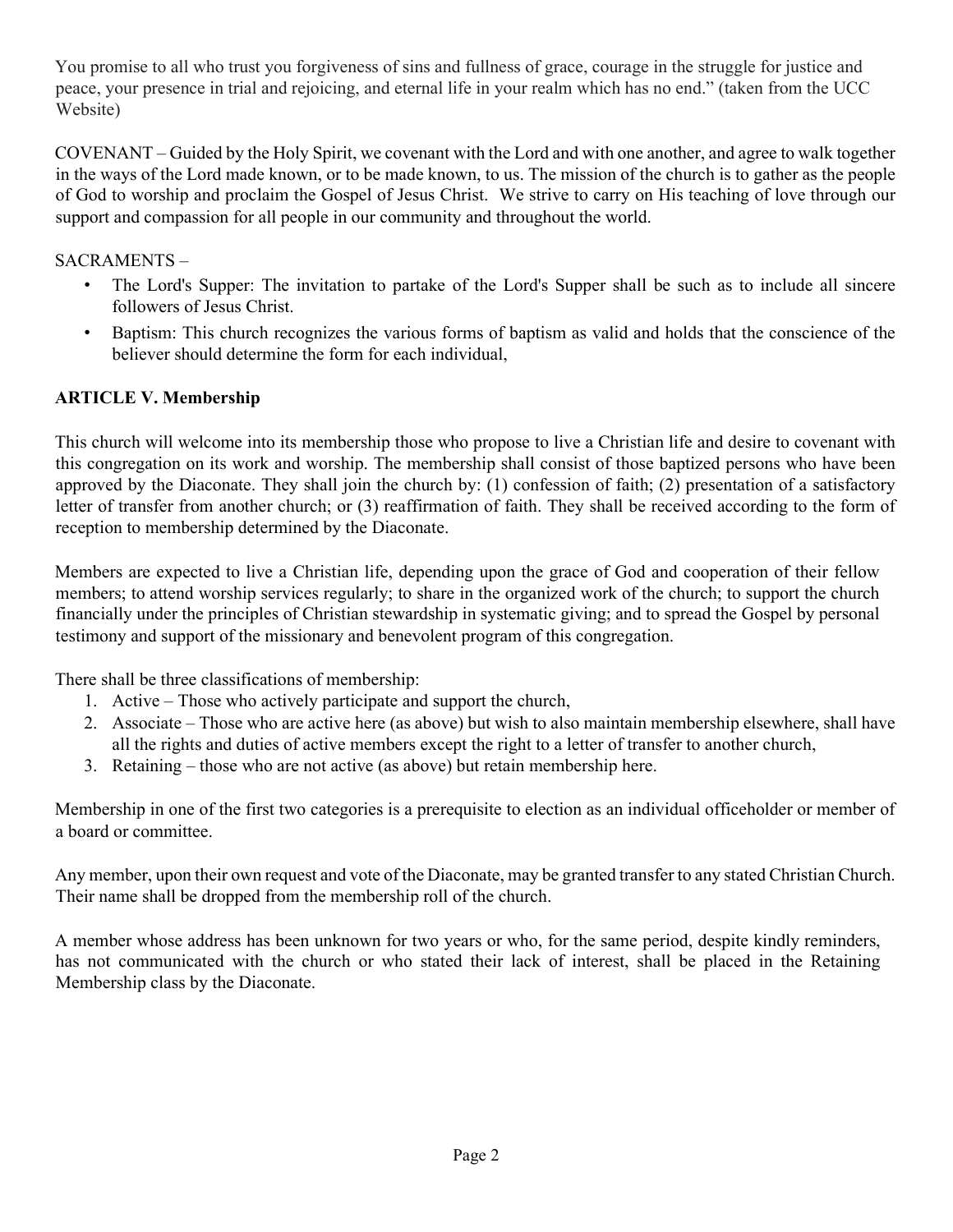## **ARTICLE VI. Meetings**

SECTION I. The annual Meeting shall be held in January on a date determined and announced by the Church Council prior to December 1 of each year. Arrangements for an emergency postponement shall be made by the moderator, pastor and council chair.

SECTION II. Special meetings shall be called by the Clerk of the church at the request of the minister, or the church council, or upon written application of any 5 church members. The call shall specify the purpose of the meetings and notices shall be printed in the Church bulletin each of the two Sundays preceding the meeting.

SECTION III. Notice of meetings called for the purpose of altering established policies, transfer or expenditure of significant monies or other major matters shall be given by mail at least ten days prior to the meeting. The notice shall provide details on the issues involved.

SECTION IV. In an emergency the time of the notice may be shortened by a telephone or e-mail poll of the Church Council; a majority approval is required. Further, at this church meeting, the shortening of the notice must be unanimously approved by those present.

SECTION V. Quorum - At all church meetings, 25 members constitute a quorum.

SECTION IV. Meetings for the purpose of providing a "sense of the congregation" as guidance for the Church Council and officers may be held without previous notice where such notice is impractical.

## **ARTICLE VII. Officers**

The officers of the church shall be the Pastor, Moderator, Church Council Chair and Vice Chair, Clerk, Treasurer, Collector, Historian, Chair of the Society Committee and such other Committee Chairs as the church may determine. All officers must be members of the church and may not be paid non-ordained staff.

**THE PASTOR:** shall be an ordained minister or provide evidence that he or she will become ordained within a reasonable period of time, and shall attain full and regular standing in the Association to which the church belongs. The Pastor shall have charge of the worship services of the church, and shall carry on a ministry of preaching, pastoral care and leadership. As ordained leader of the congregation, the Pastor will be a member but not chair, of all boards and committees and is entitled to be present at any meeting of any church sanctioned group; except meetings of the congregation during which the Pastor's term or salary is under discussion, if the church so votes and/or in an executive session of the Church Council.

When a vacancy in the office of Pastor shall occur, the church shall elect a Pastoral Search Committee of no less than 7 or no more than 12 members. They shall seek the advice of the United Church of Christ and/or other appropriate sources for assistance. Election as Pastor must be by at least a two - thirds vote of those members of the church present and voting, and the term of office shall be of indefinite duration with termination by the congregation or the Pastor on sixty days notice, except that retirement shall occur in the year the Pastor reaches the age of 65 unless elected for a one-year extension which may be repeated annually.

If the church and Pastor agree, the Windham Association of the CT Conference of the United Church of Christ shall be invited to meet as a Council to install him or her. In the exercise of the office, the Pastor shall seek and consider the advice and assistance of the Diaconate.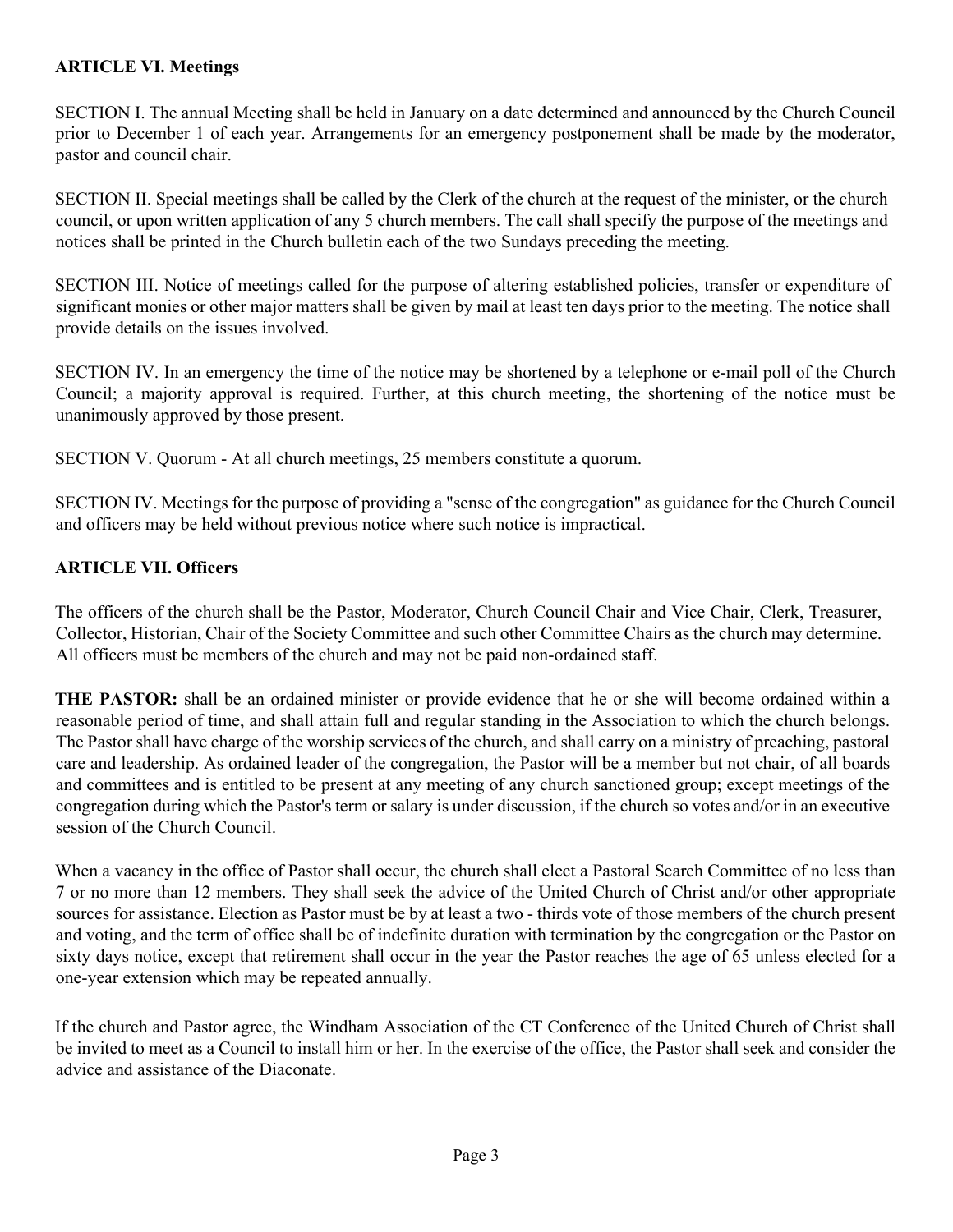**MODERATOR:** The Moderator shall be elected at the Annual Meeting. He or she shall preside at all business meetings of the church. He or she shall be elected for a term of two years and may not serve successive elected terms. An appointment to fill a vacancy shall be only until the next annual meeting.

**COUNCIL CHAIR:** The Council Chair shall be elected at the Annual Meeting of the church. In the absence of the Moderator, the Council Chair shall chair the Church meetings. The Council Chairperson shall be elected for a term of two years and may not serve successive elected terms. An appointment to fill a vacancy shall be only until the next annual meeting.

**COUNCIL VICE CHAIR:** The Vice Chair of the Council shall be elected at the annual Meeting of the church to serve for a term of two years. He or she shall chair the council meetings in the absence of the Chairperson and assist in implementing the functions of the Council.

**THE TREASURER:** shall be elected at the Annual Meeting to serve for a term of one year. The Treasurer shall receive and expend church funds as charged by the Society committee and approved at the Annual Church meeting, record the receipts and expenses of the church, administer Trusts, legacies and investments as the church may hold, make such reports as the church or Society Committee may so direct and make a complete yearly statement of operations, and the balances on hand, at the Annual Meeting.

**ASSISTANT TREASURER:** shall be elected each year at the Annual Meeting. He or She shall assist the Treasurer when there is a need, He or She shall be kept aware of the bookkeeping system and financial status of the church. He or She shall have the authority to act as the Treasurer in the Treasurer's absence. The Society Committee shall have the oversight of the relationship between the Treasurer and the Assistant Treasurer.

**THE COLLECTOR:** shall be elected at the Annual Meeting to serve for one year. The Collector shall establish policy and procedure for the collection functions of the church in collaboration with the Treasurer and approved by the Society Committee. The Collector shall receive and keep records of all money, gifts, pledges, and offerings from all sources and shall deposit such monies in the church account. All records which the Collector shall keep of individuals' contributions may be destroyed after seven years. All records of deposits (the Collectors report) shall be part of the permanent record of the church.

ASSISTANT COLLECTOR: shall be elected at the Annual Meeting to serve for one year. He or She shall assist the Collector when there is a need, He or She shall be kept aware of the collection functions of the church. He or She shall have the authority to act as the Collector in the Collector's absence. The Society Committee shall have the oversight of the relationship between the Collector and the Assistant Collector.

**THE CLERK:** shall keep a faithful record of the proceedings of the church and of the Church Council of which he or she shall be a member, with vote, and its Secretary. He or she shall keep a register, with address, of the members of the church, with dates and modes of their reception and removal; also a record of baptisms, marriages and deaths; conduct correspondence and perform such other duties as usually pertain to the office of Clerk or Secretary of an assembly. The Clerk shall be elected by the church for a term of one year and be eligible for re- election.

**ASSISTANT CLERK** shall perform all duties of the clerk on an as-needed basis. He/she shall be elected by the church for a term of one year and be eligible for re-election.

**THE HISTORIAN:** shall keep a faithful record of important events in the life of the church, maintaining a scrapbook of newspaper clippings and a file of pictures taken at ordination, installations, and anniversary celebrations, building dedications, and other occasions, and either writing or causing to be written an account of the ongoing history of the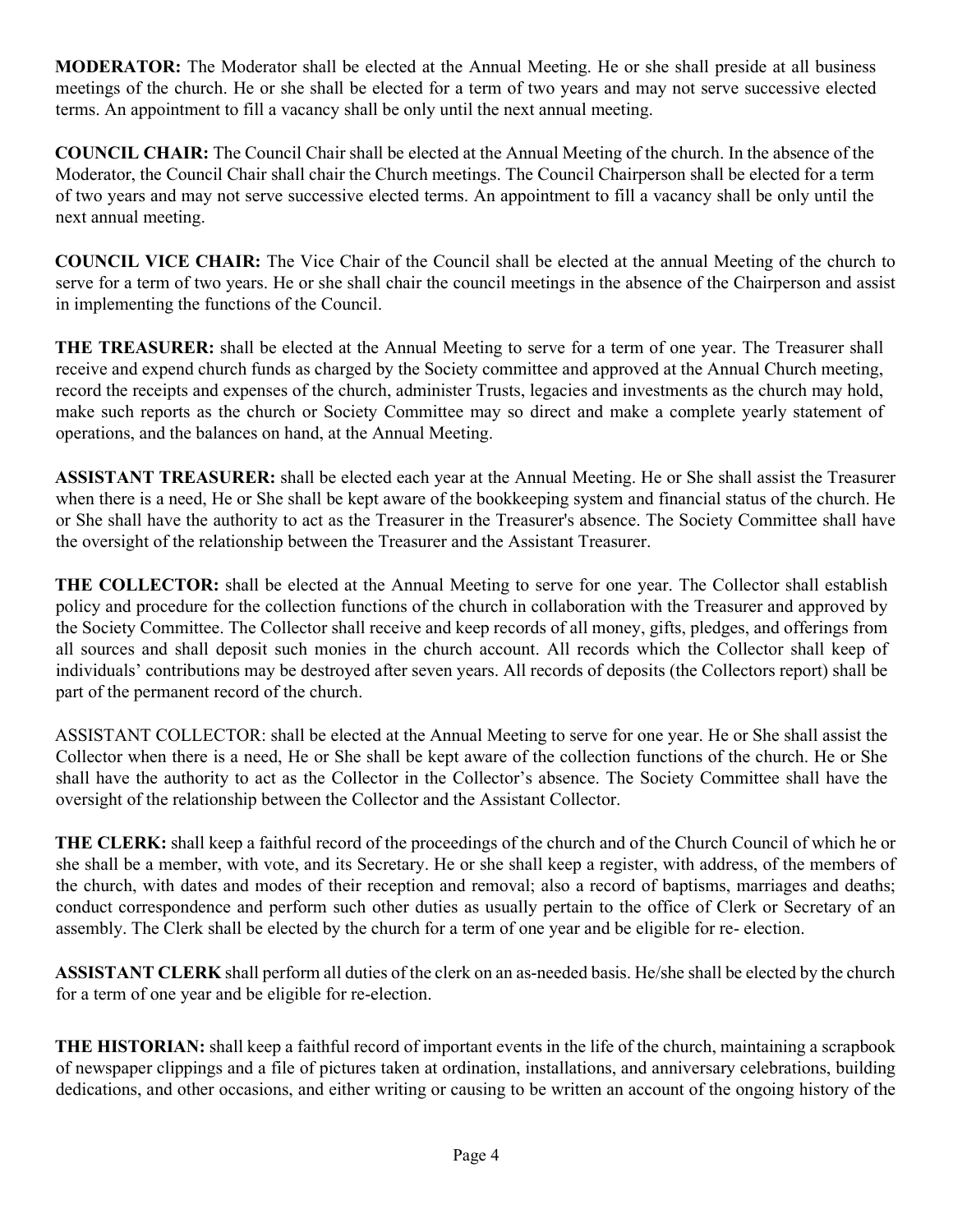church. The Historian, who shall be elected by the church for a one-year term with eligibility for re-election, shall be a member of the Church Council ex- officio, with vote.

In order to encourage a broad participation in church affairs, and to limit the demands on any members, no one person shall concurrently hold any two of the following offices: Chair of the Council, Senior Deacon, Chair of the Society Committee and Treasurer.

## **ARTICLE IX. Boards and Committees**

The church shall elect the following boards and committees, all of whose members must be members of the church. Any member may serve a maximum of six (6) consecutive years on the same committee, at which time the member shall take a one year hiatus before returning to the same committee. Spouses shall not serve on the same committee. Committees may include others to support their work understanding that these additional persons will not be voting members of the committee, and will serve terms the same as members. Ex-officio board and committee members shall abstain from voting and making formal motions. With the exception of the Society Committee in cases of emergency, no board or committee of the Church shall spend in excess of \$500.00 on non-budgeted items without approval of the church.

**THE DIACONATE** shall consist of nine members, no more than six of the same gender, with three being elected each year for three-year terms. The mission of the diaconate is to support and assist the minister in the spiritual leadership of the church and be responsible for the logistical aspects of worship. They are responsible for opening Sunday service, serving communion, and assisting with baptisms and other logical aspects of worship. The deacons shall be concerned for the nurture, care and guidance of members including meeting with new members and visiting members at home.They shall have charge of the supply of the pulpit during the absence or disability of the Pastor or during any interim between pastorates. Annually they shall review and verify the membership rolls.

**THE CHURCH COUNCIL** shall consist of the officers of the church and a representative from each of the boards and committees listed in this article. Each recognized fellowship organization shall be represented on the council. It is the responsibility of each board, committee or organization to designate its representative to the council from its membership. The council shall have responsibility for the coordination of all program activities of the church, shall have power of the church between meetings of the congregation including the authority to elect delegates, install and ordain councils, and other ad hoc inter-church bodies. The council shall meet at least six times a year. The Council may fill vacancies in boards and committees of the church who will serve until the following Annual Meeting. The Council recognizes special interest and fellowship groups such as the Library Committee, the Hospitality Committee and the Ladies' Benevolent Society.

**SOCIETY COMMITTEE** shall consist of 9 members elected by the church. The term of office shall be three years with three members elected each year. The mission of the Society Committee is to create, preserve, and operate an attractive and durable temple of worship and associated church holdings for the followers of Jesus Christ who gather together to observe, reflect, and act upon his teachings. Following church policy, it acts as an administrative body to set rules of use of the church properties, to propose budgets, manage expenditures, and investments, and establish personnel policies for the unordained staff. A pleasant worship environment is created and maintained through frugal, creative, and wise use of parishioner's gifts, to the greater glory of God.

The committee shall have no power to buy, sell, mortgage, lease or transfer property without specific authority given by a vote of the church. The Treasurer is a non-voting ex-officio member of the Society Committee.; the Chairperson shall act as agent for the Society Committee in routine matters and as charged by The Society Committee. The Chairperson shall serve until the following annual meeting. The secretary shall be elected by the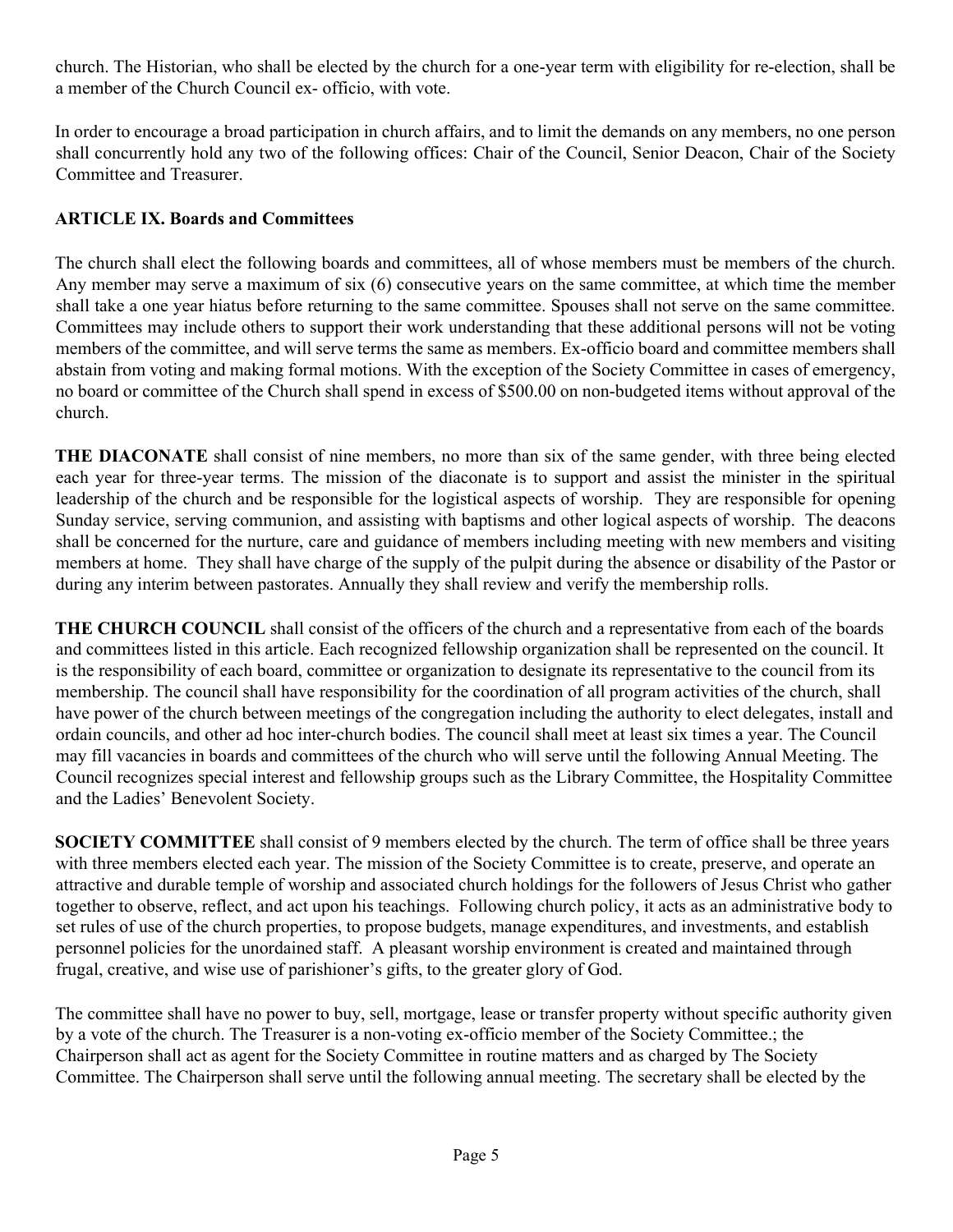Society Committee from its membership and serve for a term of one year. The secretary shall keep the business records of the Society Committee and shall act as administrative assistant to the chairperson.

**THE CHRISTIAN EDUCATION COMMITTEE** shall consist of at least 6 members elected by the church. The term of office shall be three years with two members elected for three years. The mission of the Christian Education Committee is to help children and adults grow in the Christian faith through Sunday School, inter-generational and community-based events, and outreach programs. The Director of Christian Education shall be an ex-officio member of the Christian Education Committee.

**THE YOUTH MINISTRY COMMITTEE** shall consist of at least six members interested in youth guidance and activities who are elected by the church. Terms of the members should be for three years with two persons elected each year. The committee may work in cooperation with the youth ministry committees of other churches. They shall offer guidance to the Director of Youth Ministry and help the youth ministry programs.

# **THE COMMITTEE ON MISSION** shall consist of at least six members elected by the church. The

Committee shall elect a chairperson annually from among its members. The mission of the Missions Committee is to assist others less fortunate than ourselves. The Committee serve as the outreach arm of the Church to assess the needs of members of the community, the church, and the world; and to gather and distribute gifts accordingly. They partner with the congregation to share the joy and grace of generous giving.

**THE STEWARDSHIP COMMITTEE** shall consist of at least 6 members elected by the church for a term of three years, with two members elected each year. The Committee shall encourage and challenge the church membership to grow in their management of resources and sharing of personal time, talents, and treasure to achieve God's purposes. They will place emphasis on the annual appeal for funds to support the financial needs of the church and its outreach efforts, and will work to increase planned giving and assist in capital campaigns. The committee shall communicate with the Society Committee to coordinate the management of all endowment activities.

**THE MUSIC COMMITTEE** shall consist of at least 5 members elected by the Church. This committee shall promote the establishment and encouragement of a choir or choirs and provide for the care of the organ, the purchase of music, and the provision of other equipment necessary for its program. It shall nominate an organist and choir director and such other professional musicians, as the church deems necessary for appointment by the Council. Exofficio members of the Music Committee shall be the directors of the choirs.

**THE AUDIT COMMITTEE** shall consist of two church members who shall not be authorized signatories of any church account or members of the Society Committee. The church members should have an understanding of accounting and finance. The term of office shall be three years with one member elected on an alternating year. At the close of each fiscal year, they shall review the church's books and report to the Society Committee, by March 31 of the year following the year under review.

**THE NOMINATING COMMITTEE** shall consist of at least three members who shall be nominated by church Council and elected by the church membership for three years with one member being elected each year. After serving one full term, a member of the Nominating Committee shall be eligible for reelection after skipping one 3 year term. This committee shall choose from among the members of the congregation those it deems best qualified to fill committee and leadership vacancies. The Committee will present the slate of officers and committee members at the annual meeting and will welcome nominations from the floor of the meeting.

**THE PASTORAL RELATIONS COMMITTEE** This committee of 6 members shall be elected by the church for a term of three years, with two members being elected each year. The Pastoral Relations Committee will meet at least quarterly in private sessions with the Pastor. Publication of names, meeting date and purpose should invite church